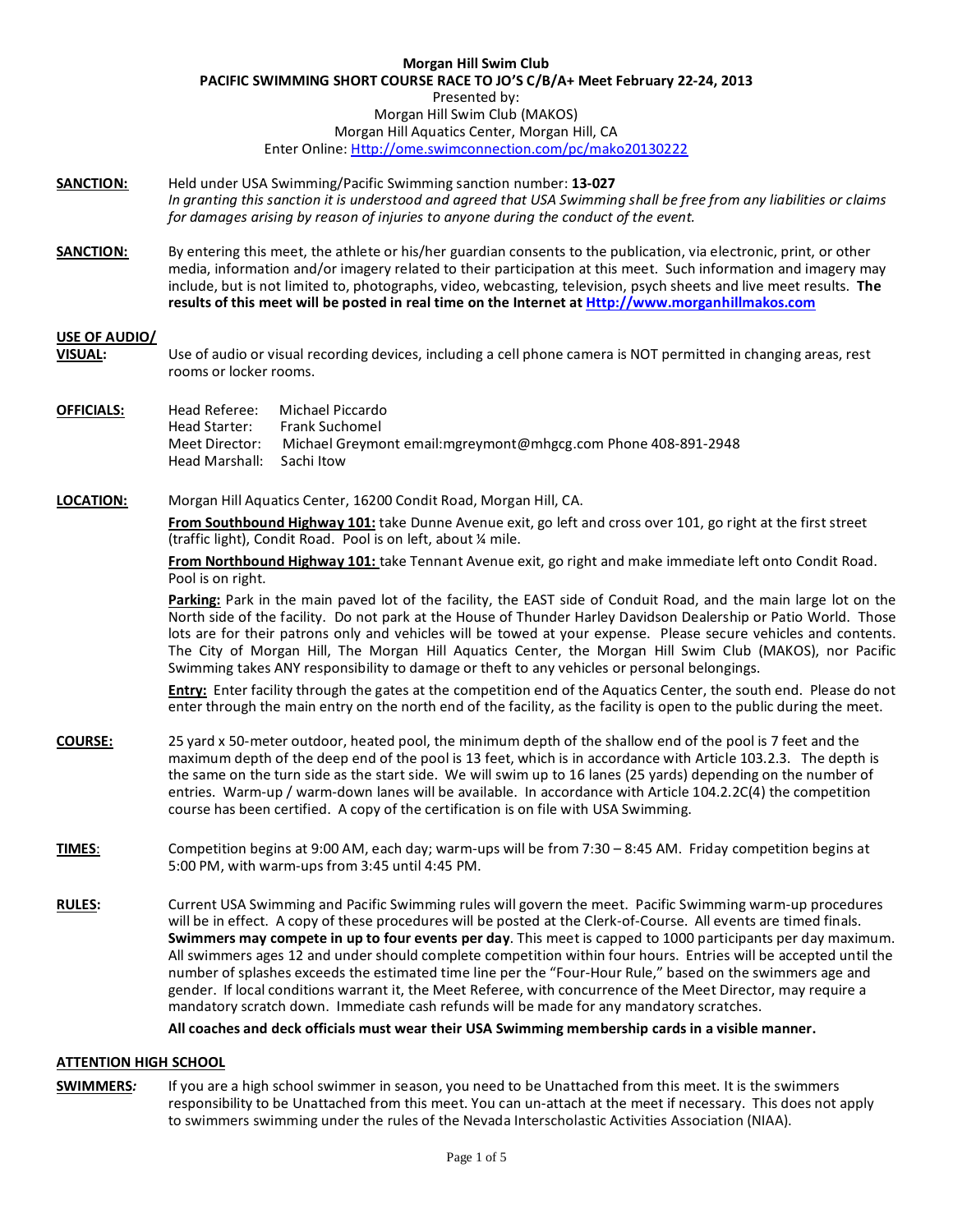**DECK CHANGING:** Except where venue facilities require otherwise, changing into or out of swimsuits other than in locker rooms or other designated areas, is not appropriate and is strongly discouraged.

# **UNNACOMPANIED**

**SWIMMERS:** Any USA-S athlete-member competing at the meet must be accompanied by a USA Swimming member-coach for the purposes of athlete supervision during warm-up, competition, and warm-down. If a coach-member of the athlete's USA-S Club does not attend the meet to service in said supervisory capacity, it is the responsibility of the swimmer or the swimmer's legal guardian to arrange for supervision by a USA Swimming member-coach. The Meet Director or Meet Referee may assist the swimmer in making arrangements for such supervision; however, it is recommended that such arrangements be made in advance of the meet by the athlete's USA-S- Club membercoach. The swimmer must be certified by a USA Swimming member coach as being proficient in performing a racing start, or they must start the race in the water. It is the responsibility of the swimmer or the swimmer's legal guardian to ensure compliance with this requirement.

## **RESTRICTIONS:**

- Smoking and the use of other tobacco products is prohibited anywhere within the venue of the Morgan Hill Aquatics Center, this includes the paved parking areas and area surrounding the facility.
- Sale and use of alcoholic beverages is prohibited in all areas of the meet venue.
- No propane containers, other than provided for the snack bar, are allowed in any areas of the meet venue.
- No pets allowed in all areas of the meet venue.
- No glass containers allowed in all areas of the meet venue.
- Team areas are located on lawn and areas around the competition pool. Limited areas for coaches are next to the pool. No EZ-ups or chairs provided.
- Cement walkways are to be left open for emergency vehicle access and/or traffic flow.
- The Morgan Hill Aquatics Center prohibits any outside commercial food from being brought into the swim venue. (Picnic tables are located outside the gate.)
- **FACILITY:** Locker rooms with showers are available.
- **ELIGIBILITY:** Swimmers must be current members of USA-S and enter their name and registration number on the meet entry card as shown on their Registration Card. Each swimmer's registration will be checked against the SWIMS database. If a swimmer is not found to be registered, the Meet Director shall accept the registration at the meet. A \$10 surcharge will be added to the regular registration fee. Duplicate registrations will be refunded by mail. Swimmers in the "A" division must have met at least the "PC-A" time standard. Swimmers in the "B" division must have met at least the "PC-B" time standard. Swimmers in the "C" division must have met at least the "PC-C" time standard. Entries with NT (No-Time) will be accepted with the exception of the distance events being held on Friday February 22, 2013. Entry times will be validated against a computer database and may be changed in accordance with Pacific Swimming Entry Time Verification Procedures. Disabled swimmers are welcome to attend this meet and should contact the Meet Director or Meet Referee regarding special accommodations on entry times and seeding per Pacific Swimming policy. Swimmers 19 years of age and over may compete in the meet for time only, no awards (17-18 age group time standards apply).The swimmer's age will be the age of the swimmer on the first date of the meet.
- **ENTRY FEES:** \$ **2.75** per individual event, plus \$**8.00** participation fee per swimmer.

Make check payable to Morgan Hill Swim Club and mail with entries to:

Morgan Hill Swim Club (MHSC) c/o Michael Greymont – Meet Director 1921 W Edmundson Ave Morgan Hill, CA 95037

Or, hand delivery to the same address is acceptable.

**Entry Questions?** Contact Michael Greymon[t mgreymont@mhgcg.com](mailto:mgreymont@mhgcg.com) or please call at 408 891-2948. Email will receive priority response.

If you wish to confirm entries have been received, please include a self-addressed, stamped envelope or postcard with your entries. Do not call or email for entry confirmation. Phone calls and emails will not be accepted or returned to check entry status.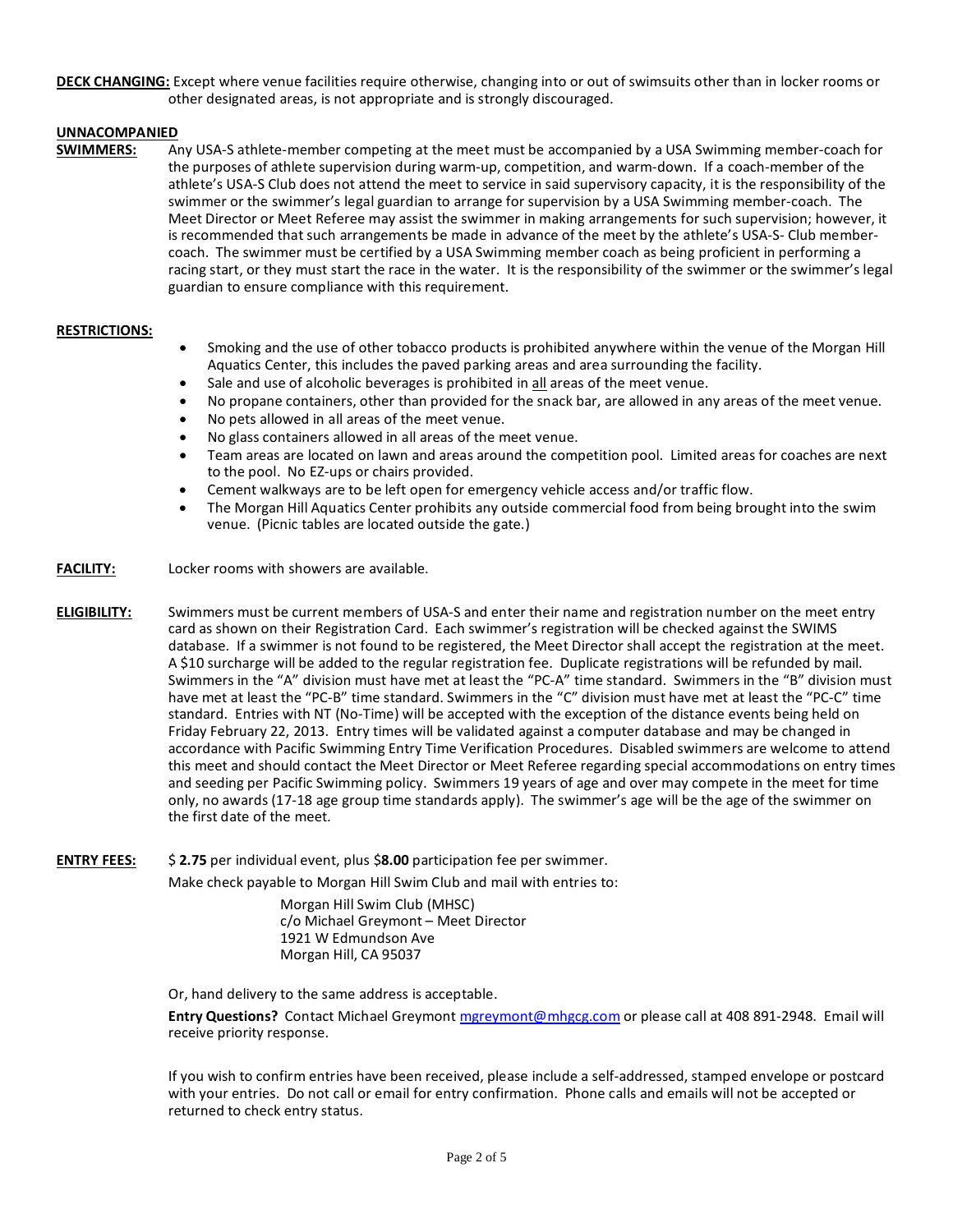**ENTRIES: Entries must be on attached consolidated entry form or online.** Individual entries must be filled out completely, including best short course yards time for each event, and accompanied by a check for the correct amount*.* 

- **ONLINE ENTRIES:** Enter at https://ome.swimconnection.com/pc/mako20130222 to receive an immediate entry confirmation. The "billing information" email should be brought to the meet as proof of entry. This method requires payment by credit card using our secure site. Swim Connection LLC charges a processing fee for this service, equal to \$1 per swimmer plus 5% of the total meet Entry Fees. Online meet Entry fees are paid to Swim Connection LLC. Please note that the processing fee is a separate fee from the Entry Fees. If you do not wish to pay the processing fee, enter the meet using a mail entry. Entering on line is a convenience and is completely voluntary, and is in no way required or expected in order to enter this meet. **Online entries will not be accepted after February 13, 2013.**
- **ENTRY DEADLINE:** Mailed in Entries must be postmarked by midnight, Monday, February 11, 2013, entered online by midnight, Wednesday, February 13, 2013, or hand delivered to the address below no later than Wednesday, February 13, 2013, 8:00 P.M. No late entries, no telephone entries, and no FAXED entries will be accepted.
- **CHECK-IN:** The meet will be deck seeded. Swimmers must check-in at the Clerk-of-Course. Close of check-in for all events shall be no more than 60 minutes before the estimated time of the start of the first heat of the event. No event shall be closed more than 30 minutes before the scheduled start of the session. Swimmers who do not check-in will not be allowed to compete in the event. On Friday, check-in begins at 3:30 PM, and will close at 4:30 PM. *Note, the first 4 (four) events will close at 8:30 AM on both Saturday and Sunday.*
- **SCRATCHES:** Swimmers entered in an individual event that have checked in for that event, must swim in the event unless they notify the clerk of the course before seeding for that event has begun. Failure to swim an event will result in being barred from their next individual event on that day or the next meet day, whichever is first. Exception: No penalty shall apply for failure to withdraw or compete in an individual event if the referee is notified in the event of illness or injury and accepts the proof thereof, or it is determined by the referee that the no-show is caused by circumstances beyond the control of the swimmer.
- **AWARDS:** Ribbons will be awarded to 1<sup>st</sup> through 8<sup>th</sup> place finishers in the A+, B and C divisions for each event and age group. 13 & OV events will be awarded as 13-14 and 15-16, 17-18 Age Groups. Swimmers aged 19 and over will not be awarded. "A" medals will be awarded to swimmers achieving new "A" times swum during this meet only.
- **TIMERS:** Each team is requested to provide timers based on each team's total number of swimmers for each day. Lane assignments will be given to each participating team several days prior to the meet.
- **GENERAL:** Admission is free. A three-day program will be available for a fee. Hospitality will be provided for timers/recorders, coaches, and meet officials. A full service snack bar will be available. The snack bar is managed and run by the City of Morgan Hill, and has no relationship with the Morgan Hill Makos. **No outside commercial food is allowed inside the facility**. Small coolers with water etc. are allowed.
- **PARKING:** NO OVERNIGHT OR RV PARKING IS PERMITTED. Please note signs and avoid parking in restricted areas. Also, surrounding businesses, such as House of Thunder Harley Davidson, Patio World, and the local hotels, unless you are a guest, do not allow parking in their lots for the facility. All vehicles parked there are subject to tow at owner's expense.
- **Officials:** All available USA Swimming member certified officials are welcomed and encouraged to work at this meet. As the number of certified officials allows, interested parents/trainees are also welcome to shadow working officials for education and/or mentoring. Participating clubs are '*requested'* to provide at least the following number of certified and carded officials for each session:

| <b>Club swimmers entered in Session</b> | <b>Trained and carded officials requested</b> |
|-----------------------------------------|-----------------------------------------------|
| $1 - 10$                                |                                               |
| $11 - 25$                               |                                               |
| $26 - 50$                               |                                               |
| $51 - 75$                               |                                               |
| 76-100                                  |                                               |
| 100 or More                             |                                               |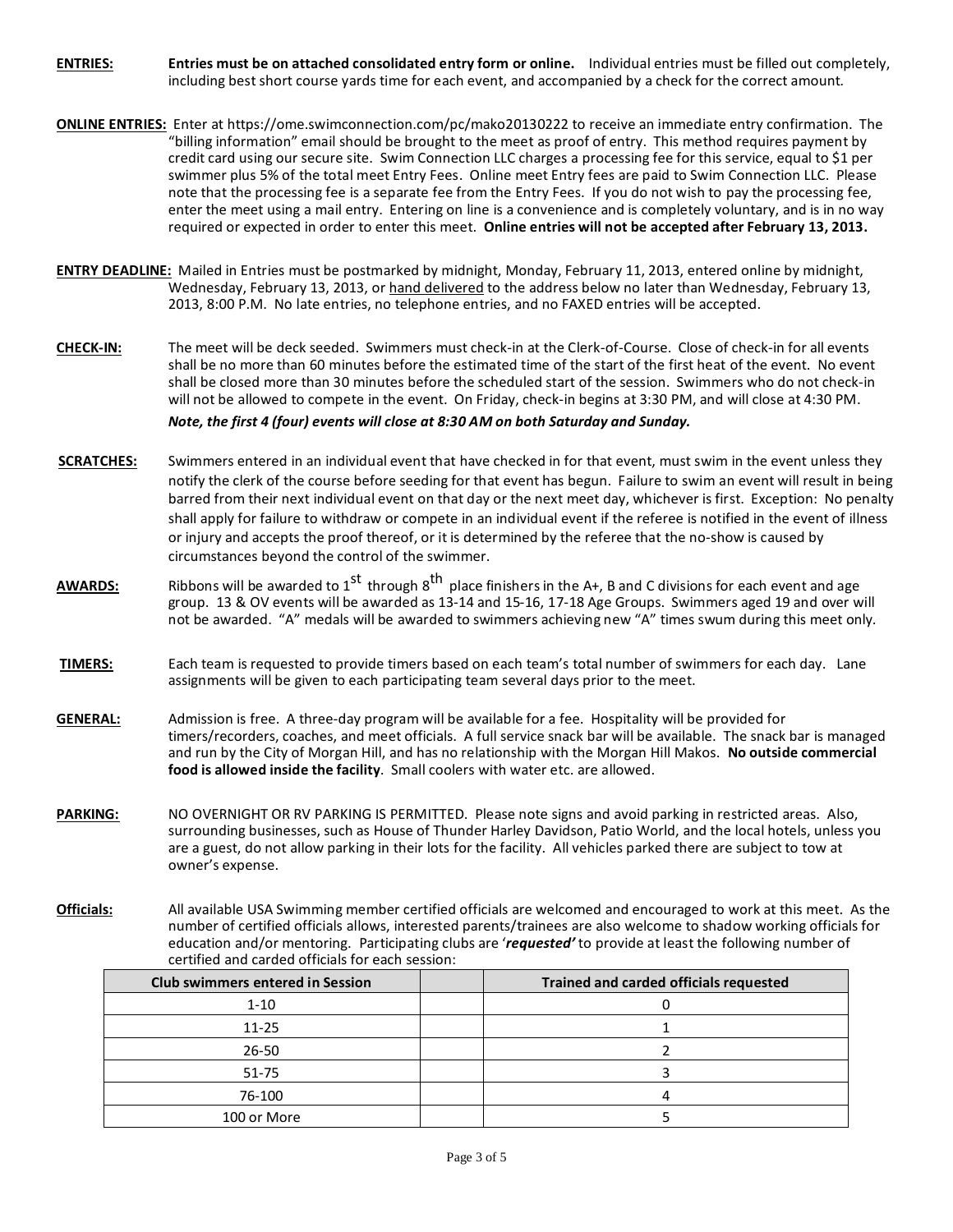# **SUMMARY OF EVENTS**

| Summary of Events - Friday |  |  |  |  |  |  |  |
|----------------------------|--|--|--|--|--|--|--|
| 11 & Up                    |  |  |  |  |  |  |  |
| 400 IM                     |  |  |  |  |  |  |  |
| 1650 Free                  |  |  |  |  |  |  |  |

|                       | <b>Summary of Events - Saturday</b> |            | <b>Summary of Events - Sunday</b> |               |           |  |  |
|-----------------------|-------------------------------------|------------|-----------------------------------|---------------|-----------|--|--|
| <b>10 &amp; Under</b> | 12 & Under                          | 11 & Up    | 10 & Under                        | 12 & Under    | 11 & Up   |  |  |
|                       | 50 Breast                           | 200 Back   |                                   | 100 IM        | 100 Back  |  |  |
| 100 Fly               |                                     | 100 Flv    | 100 Back                          |               | 200 Free  |  |  |
|                       | 50 Back                             | 200 Breast | 200 Free                          |               | 100 Breas |  |  |
| 100 Free              |                                     | 100 Free   | 100 Breast                        |               | 50 Free   |  |  |
| 200 IM                |                                     | 200 IM     | 50 Free                           | <b>50 Flv</b> | 200 Flv   |  |  |
| 500 Free              |                                     | 500 Free   |                                   |               | 1000 Free |  |  |
|                       |                                     |            |                                   |               |           |  |  |

| of Events - Saturday |            | <b>Summary of Events - Sunday</b> |               |            |  |  |  |
|----------------------|------------|-----------------------------------|---------------|------------|--|--|--|
| 2 & Under            | 11 & Up    | 10 & Under                        | 12 & Under    | 11 & Up    |  |  |  |
| 50 Breast            | 200 Back   |                                   | 100 IM        | 100 Back   |  |  |  |
|                      | 100 Fly    | 100 Back                          |               | 200 Free   |  |  |  |
| 50 Back              | 200 Breast | 200 Free                          |               | 100 Breast |  |  |  |
|                      | 100 Free   | 100 Breast                        |               | 50 Free    |  |  |  |
|                      | 200 IM     | 50 Free                           | <b>50 Fly</b> | 200 Flv    |  |  |  |
|                      | 500 Free   |                                   |               | 1000 Free  |  |  |  |

## **EVENTS**

# **Friday, Feb 22, 2013**

| Girls | <b>Boys</b> | Age        | Event           |
|-------|-------------|------------|-----------------|
|       |             | 11 & UP    | 400 IM*         |
|       |             | UP<br>11 & | .650 Free*<br>୴ |

**\****Swimmers must have timers and counters for the 1650 Free, and their own timers for the 400 IM*

| Saluruay, reb 25, 2015 |             |          |                 |  |  |  |  |  |  |  |
|------------------------|-------------|----------|-----------------|--|--|--|--|--|--|--|
| Girls                  | <b>Boys</b> | Age      | Event           |  |  |  |  |  |  |  |
| 5                      | 6           | $12$ -UN | 50 BREAST       |  |  |  |  |  |  |  |
|                        | 8           | $11-UP$  | 200 BACK        |  |  |  |  |  |  |  |
| 9                      | 10          | $10$ -UN | <b>100 FLY</b>  |  |  |  |  |  |  |  |
| 11                     | 12          | $11-UP$  | <b>100 FLY</b>  |  |  |  |  |  |  |  |
| 13                     | 14          | $12$ -UN | 50 BACK         |  |  |  |  |  |  |  |
| 15                     | 16          | $11-UP$  | 200 BREAST      |  |  |  |  |  |  |  |
| 17                     | 18          | 10-UN    | <b>100 FREE</b> |  |  |  |  |  |  |  |
| 19                     | 20          | $11-UP$  | <b>100 FREE</b> |  |  |  |  |  |  |  |
| 21                     | 22          | 10-UN    | 200 IM          |  |  |  |  |  |  |  |
| 23                     | 24          | $11-UP$  | 200 IM          |  |  |  |  |  |  |  |
| 25                     | 26          | 10-UN    | 500 FREE*       |  |  |  |  |  |  |  |
| 27                     | 28          | 11-UP    | 500 FREE*       |  |  |  |  |  |  |  |

# **Saturday, Feb 23, 2013**

**\****Swimmers must have own counters and timers for these events*

## **Sunday, Feb 24, 2013**

| Girls | <b>Boys</b> | Age     | Event           |  |  |  |  |  |  |  |
|-------|-------------|---------|-----------------|--|--|--|--|--|--|--|
| 29    | 30          | 12-UN   | 100 IM          |  |  |  |  |  |  |  |
| 31    | 32          | 11-UP   | 100 BACK        |  |  |  |  |  |  |  |
| 33    | 34          | 10-UN   | 100 BACK        |  |  |  |  |  |  |  |
| 35    | 36          | $11-UP$ | <b>200 FREE</b> |  |  |  |  |  |  |  |
| 37    | 38          | 10-UN   | <b>200 FREE</b> |  |  |  |  |  |  |  |
| 39    | 40          | $11-UP$ | 100 BREAST      |  |  |  |  |  |  |  |
| 41    | 42          | 10-UN   | 100 BREAST      |  |  |  |  |  |  |  |
| 43    | 44          | $11-UP$ | 50 FREE         |  |  |  |  |  |  |  |
| 45    | 46          | 10-UN   | 50 FREE         |  |  |  |  |  |  |  |
| 47    | 48          | $11-UP$ | <b>200 FLY</b>  |  |  |  |  |  |  |  |
| 49    | 50          | 12-UN   | <b>50 FLY</b>   |  |  |  |  |  |  |  |
| 51    | 52          | 11-UP   | 1000 FREE*      |  |  |  |  |  |  |  |

**\****Swimmers must have own counters and timers for these events*

Time standards can be found at: [http://www.pacswim.org/page/times\\_standards.shtml](http://www.pacswim.org/page/times_standards.shtml)